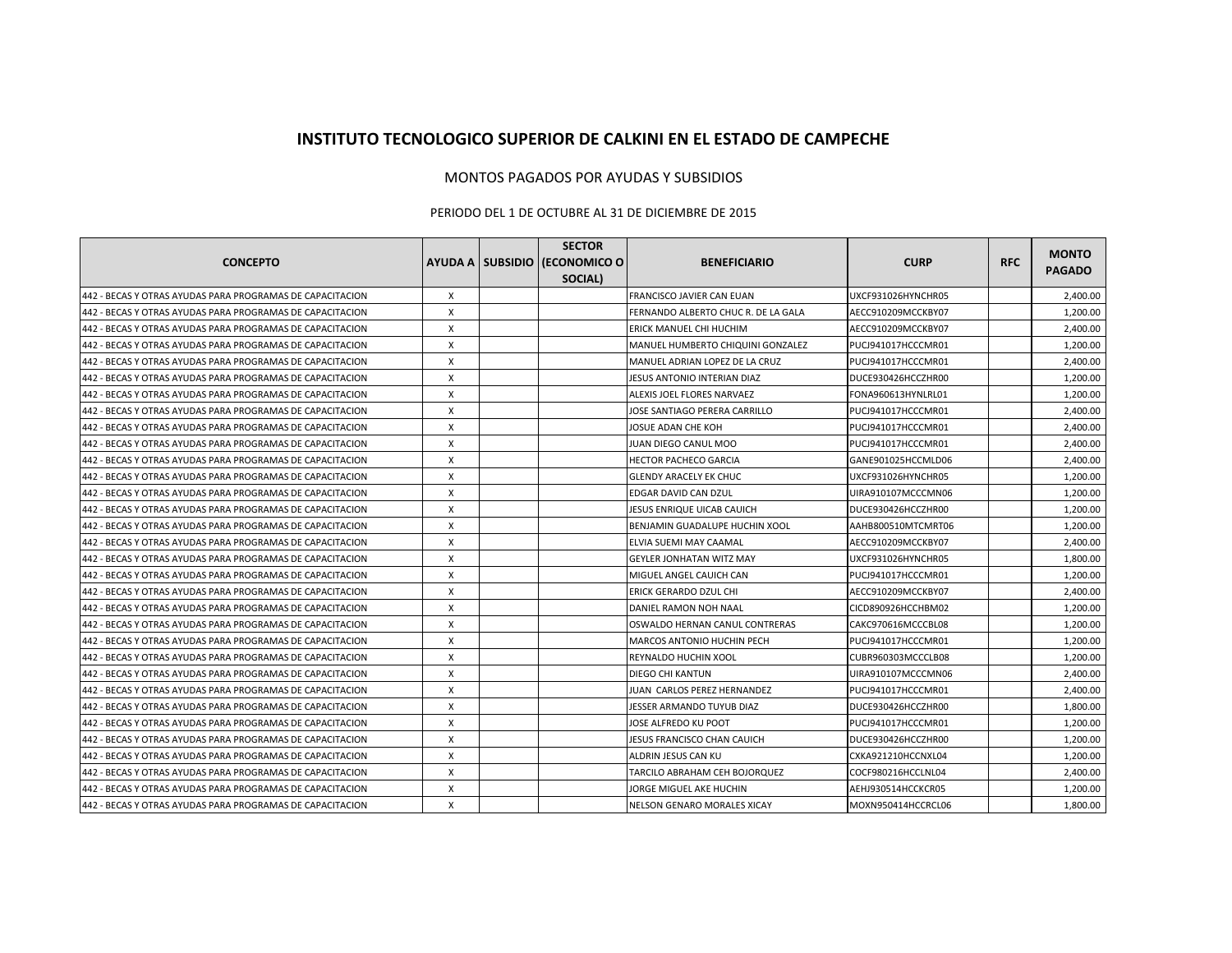| 442 - BECAS Y OTRAS AYUDAS PARA PROGRAMAS DE CAPACITACION | Χ |  | EDUARDO JOSE MEDINA CHAN           | UIRA910107MCCCMN06 | 1,200.00 |
|-----------------------------------------------------------|---|--|------------------------------------|--------------------|----------|
| 442 - BECAS Y OTRAS AYUDAS PARA PROGRAMAS DE CAPACITACION | X |  | RUDY ISAI CANCHE CONTRERAS         | CUBR960303MCCCLB08 | 2,400.00 |
| 442 - BECAS Y OTRAS AYUDAS PARA PROGRAMAS DE CAPACITACION | X |  | FRANCISCO JAVIER GUDIÑO CHE        | UXCF931026HYNCHR05 | 2,400.00 |
| 442 - BECAS Y OTRAS AYUDAS PARA PROGRAMAS DE CAPACITACION | X |  | ALONDRA SARAI MEX POOL             | MEPA950810MCCXLL02 | 2,400.00 |
| 442 - BECAS Y OTRAS AYUDAS PARA PROGRAMAS DE CAPACITACION | X |  | JESSICA AMAYRANI TAMAY CHE         | DUCE930426HCCZHR00 | 2,400.00 |
| 442 - BECAS Y OTRAS AYUDAS PARA PROGRAMAS DE CAPACITACION | X |  | RUBI ESMERALDA UICAB COLLI         | CUBR960303MCCCLB08 | 2,400.00 |
| 442 - BECAS Y OTRAS AYUDAS PARA PROGRAMAS DE CAPACITACION | X |  | VICTOR ALFONSO CAHUICH POOT        | COCF980216HCCLNL04 | 1,200.00 |
| 442 - BECAS Y OTRAS AYUDAS PARA PROGRAMAS DE CAPACITACION | X |  | MARIA LETICIA POOT CHAN            | PUCJ941017HCCCMR01 | 2,400.00 |
| 442 - BECAS Y OTRAS AYUDAS PARA PROGRAMAS DE CAPACITACION | X |  | JAVIER SANTANA CUTZ ARCIA          | DUCE930426HCCZHR00 | 1,200.00 |
| 442 - BECAS Y OTRAS AYUDAS PARA PROGRAMAS DE CAPACITACION | X |  | VANESSA RUBY CANUL RUIZ            | COCF980216HCCLNL04 | 2,400.00 |
| 442 - BECAS Y OTRAS AYUDAS PARA PROGRAMAS DE CAPACITACION | X |  | GILDA ZUGELLY CAN KU               | UXCF931026HYNCHR05 | 2,400.00 |
| 442 - BECAS Y OTRAS AYUDAS PARA PROGRAMAS DE CAPACITACION | X |  | BRANDO LEONEL PEREZ PUC            | AAHB800510MTCMRT06 | 1,200.00 |
| 442 - BECAS Y OTRAS AYUDAS PARA PROGRAMAS DE CAPACITACION | Χ |  | KARLA LILIET PECH VARGAS           | PUCJ941017HCCCMR01 | 1,200.00 |
| 442 - BECAS Y OTRAS AYUDAS PARA PROGRAMAS DE CAPACITACION | X |  | DELSY DEL CARMEN NOH AVILEZ        | UIRA910107MCCCMN06 | 1,200.00 |
| 442 - BECAS Y OTRAS AYUDAS PARA PROGRAMAS DE CAPACITACION | X |  | FAYNE JULIETA SOSA AVILEZ          | AECC910209MCCKBY07 | 1,200.00 |
| 442 - BECAS Y OTRAS AYUDAS PARA PROGRAMAS DE CAPACITACION | Χ |  | DANIEL JESUS CANUL SANSORES        | CICD890926HCCHBM02 | 2,400.00 |
| 442 - BECAS Y OTRAS AYUDAS PARA PROGRAMAS DE CAPACITACION | X |  | JOSE ENRIQUE CAN CAAMAL            | PUCJ941017HCCCMR01 | 2,400.00 |
| 442 - BECAS Y OTRAS AYUDAS PARA PROGRAMAS DE CAPACITACION | X |  | <b>VICTOR ALFONSO EK KU</b>        | COCF980216HCCLNL04 | 1,200.00 |
| 442 - BECAS Y OTRAS AYUDAS PARA PROGRAMAS DE CAPACITACION | X |  | NEYSI GISELLE CASTILLO CAUICH      | CAKC970616MCCCBL08 | 2,400.00 |
| 442 - BECAS Y OTRAS AYUDAS PARA PROGRAMAS DE CAPACITACION | X |  | ELIEZER GAMALIEL BARRERA CONTRERAS | AECC910209MCCKBY07 | 1,200.00 |
| 442 - BECAS Y OTRAS AYUDAS PARA PROGRAMAS DE CAPACITACION | X |  | SAUL ESTEBAN CANUL CARDOS          | CUBR960303MCCCLB08 | 1,200.00 |
| 442 - BECAS Y OTRAS AYUDAS PARA PROGRAMAS DE CAPACITACION | X |  | YESENIA GUADALUPE COLLI NAAL       | COCF980216HCCLNL04 | 2,400.00 |
| 442 - BECAS Y OTRAS AYUDAS PARA PROGRAMAS DE CAPACITACION | X |  | YASMIN KANTUN KANTUN               | COCF980216HCCLNL04 | 2,400.00 |
| 442 - BECAS Y OTRAS AYUDAS PARA PROGRAMAS DE CAPACITACION | X |  | LILIA GUADALUPE CANUL COLLI        | PUCJ941017HCCCMR01 | 2,400.00 |
| 442 - BECAS Y OTRAS AYUDAS PARA PROGRAMAS DE CAPACITACION | X |  | ROMMEL JIMENEZ SANCHEZ             | CUBR960303MCCCLB08 | 2.400.00 |
| 442 - BECAS Y OTRAS AYUDAS PARA PROGRAMAS DE CAPACITACION | X |  | FERNANDA PATRICIA MAY PECH         | AECC910209MCCKBY07 | 1,200.00 |
| 442 - BECAS Y OTRAS AYUDAS PARA PROGRAMAS DE CAPACITACION | X |  | MARIO ALBERTO LOPEZ COLLI          | PUCJ941017HCCCMR01 | 2,400.00 |
| 442 - BECAS Y OTRAS AYUDAS PARA PROGRAMAS DE CAPACITACION | X |  | JOSE RICARDO CANUL HUCHIN          | PUCJ941017HCCCMR01 | 2,400.00 |
| 442 - BECAS Y OTRAS AYUDAS PARA PROGRAMAS DE CAPACITACION | X |  | NEFTALI DE JESUS ORDOÑEZ CENTENO   | PUCJ941017HCCCMR01 | 1,800.00 |
| 442 - BECAS Y OTRAS AYUDAS PARA PROGRAMAS DE CAPACITACION | Χ |  | DAVID ISRAEL CAHUN EUAN            | UIRA910107MCCCMN06 | 1,200.00 |
| 442 - BECAS Y OTRAS AYUDAS PARA PROGRAMAS DE CAPACITACION | X |  | <b>EDWART ELIEZER CAUICH CANUL</b> | UIRA910107MCCCMN06 | 2,400.00 |
| 442 - BECAS Y OTRAS AYUDAS PARA PROGRAMAS DE CAPACITACION | X |  | CARLOS ALFREDO CAMAS TZAB          | AAHB800510MTCMRT06 | 1,200.00 |
| 442 - BECAS Y OTRAS AYUDAS PARA PROGRAMAS DE CAPACITACION | Χ |  | VICTOR MANUEL GARCIA PEREZ         | COCF980216HCCLNL04 | 2,400.00 |
| 442 - BECAS Y OTRAS AYUDAS PARA PROGRAMAS DE CAPACITACION | X |  | FRANCISCO HUMBERTO TUZ CAN         | UXCF931026HYNCHR05 | 2,400.00 |
| 442 - BECAS Y OTRAS AYUDAS PARA PROGRAMAS DE CAPACITACION | X |  | ALEJANDRA ABIGAIL CHABLE DAMIAN    | CADA950831MCCHML00 | 2,400.00 |
| 442 - BECAS Y OTRAS AYUDAS PARA PROGRAMAS DE CAPACITACION | X |  | JOSE RICARDO DZIB PECH             | PUCJ941017HCCCMR01 | 2,400.00 |
| 442 - BECAS Y OTRAS AYUDAS PARA PROGRAMAS DE CAPACITACION | X |  | YENI YANET TUT COH                 | COCF980216HCCLNL04 | 1,200.00 |
| 442 - BECAS Y OTRAS AYUDAS PARA PROGRAMAS DE CAPACITACION | X |  | JUAN JOSE ALCOCER DENIS            | PUCJ941017HCCCMR01 | 1,200.00 |
| 442 - BECAS Y OTRAS AYUDAS PARA PROGRAMAS DE CAPACITACION | X |  | CINTHIA JAZMIN CANCHE BALAM        | HERA900916MTCRDR13 | 2,400.00 |
| 442 - BECAS Y OTRAS AYUDAS PARA PROGRAMAS DE CAPACITACION | X |  | AITZEL ESTHER UH CRUZ              | UXCA940215MYNHRT01 | 2,400.00 |
| 442 - BECAS Y OTRAS AYUDAS PARA PROGRAMAS DE CAPACITACION | X |  | GIOVANA MICELETH AC HUCHIN         | UXCF931026HYNCHR05 | 2,400.00 |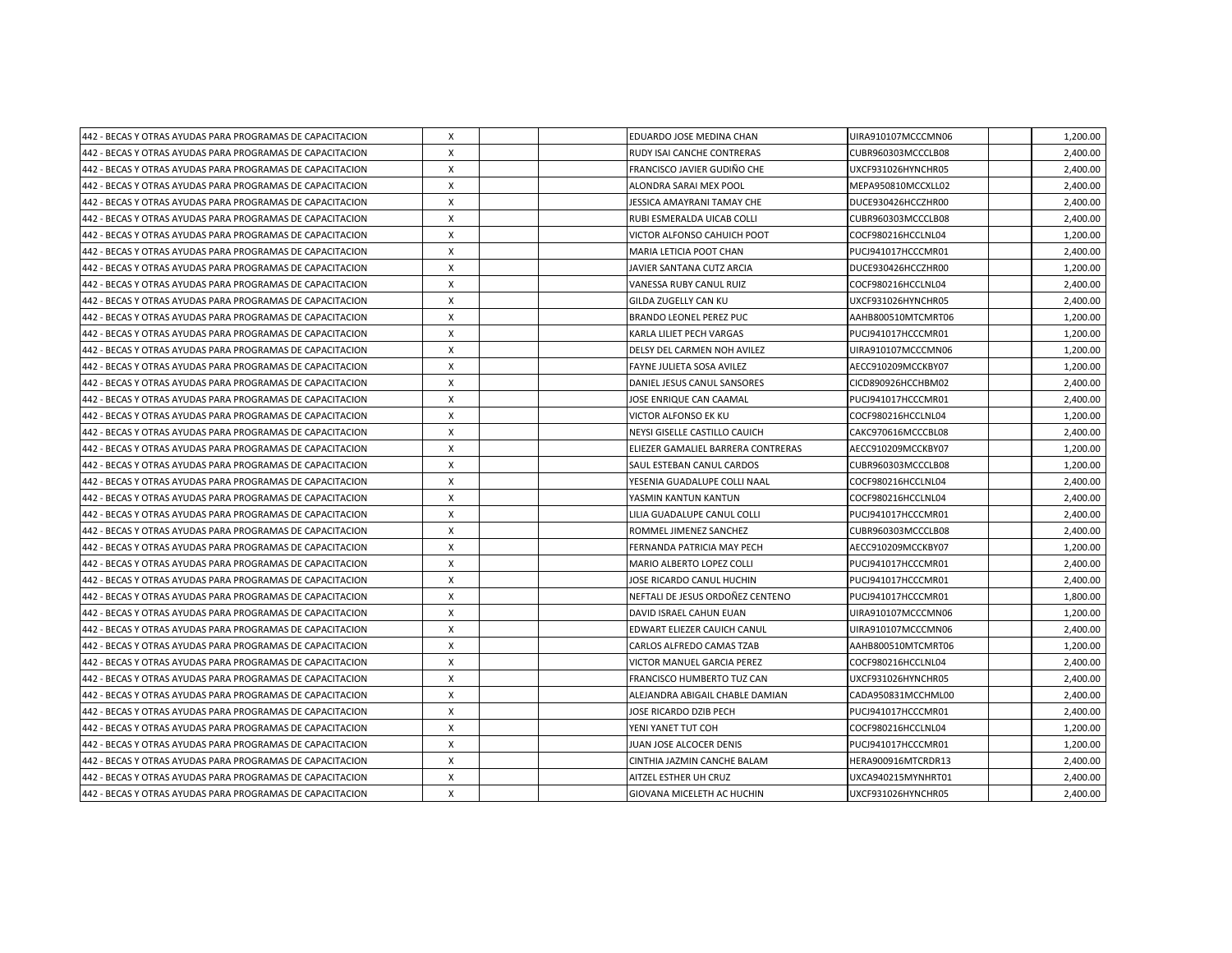| 442 - BECAS Y OTRAS AYUDAS PARA PROGRAMAS DE CAPACITACION | Χ            |  | ERIK MANUEL MAY CHAN                | AECC910209MCCKBY07 | 1,800.00 |
|-----------------------------------------------------------|--------------|--|-------------------------------------|--------------------|----------|
| 442 - BECAS Y OTRAS AYUDAS PARA PROGRAMAS DE CAPACITACION | X            |  | DENIS JAIR VALDEZ UH                | UIRA910107MCCCMN06 | 2,400.00 |
| 442 - BECAS Y OTRAS AYUDAS PARA PROGRAMAS DE CAPACITACION | X            |  | VICTORIA LILIANA CRUZ HERNANDEZ     | COCF980216HCCLNL04 | 1,200.00 |
| 442 - BECAS Y OTRAS AYUDAS PARA PROGRAMAS DE CAPACITACION | X            |  | PEDRO ISIDRO VELAZQUEZ PEREZ        | CAKC970616MCCCBL08 | 2,400.00 |
| 442 - BECAS Y OTRAS AYUDAS PARA PROGRAMAS DE CAPACITACION | X            |  | RODRIGO VLADIMIR MORENO KOH         | CUBR960303MCCCLB08 | 2,400.00 |
| 442 - BECAS Y OTRAS AYUDAS PARA PROGRAMAS DE CAPACITACION | X            |  | JOSE ESTEBAN VERA CASANOVA          | PUCJ941017HCCCMR01 | 1,200.00 |
| 442 - BECAS Y OTRAS AYUDAS PARA PROGRAMAS DE CAPACITACION | X            |  | MIGUEL ALEJANDRO CEN UC             | PUCJ941017HCCCMR01 | 2,400.00 |
| 442 - BECAS Y OTRAS AYUDAS PARA PROGRAMAS DE CAPACITACION | X            |  | JAVIER JESUS BALAM CAAMAL           | DUCE930426HCCZHR00 | 1,200.00 |
| 442 - BECAS Y OTRAS AYUDAS PARA PROGRAMAS DE CAPACITACION | X            |  | <b>CARLOS REYNALDO KU DZUL</b>      | HERA900916MTCRDR13 | 2,400.00 |
| 442 - BECAS Y OTRAS AYUDAS PARA PROGRAMAS DE CAPACITACION | X            |  | BERNARDO ANTONIO HERRERA QUIJANO    | AAHB800510MTCMRT06 | 1,200.00 |
| 442 - BECAS Y OTRAS AYUDAS PARA PROGRAMAS DE CAPACITACION | X            |  | DIEGO ROBERTO HUCHIN UC             | UIRA910107MCCCMN06 | 2,400.00 |
| 442 - BECAS Y OTRAS AYUDAS PARA PROGRAMAS DE CAPACITACION | X            |  | <b>BRAYAN ARTURO CHI CAUICH</b>     | AAHB800510MTCMRT06 | 2,400.00 |
| 442 - BECAS Y OTRAS AYUDAS PARA PROGRAMAS DE CAPACITACION | X            |  | EFRAIN UC SALVADOR                  | AECC910209MCCKBY07 | 2,400.00 |
| 442 - BECAS Y OTRAS AYUDAS PARA PROGRAMAS DE CAPACITACION | X            |  | LUZ DEL ROSARIO TUZ KU              | PUCJ941017HCCCMR01 | 2,400.00 |
| 442 - BECAS Y OTRAS AYUDAS PARA PROGRAMAS DE CAPACITACION | X            |  | ROSA IRENE POOT ULLOA               | CUBR960303MCCCLB08 | 2,400.00 |
| 442 - BECAS Y OTRAS AYUDAS PARA PROGRAMAS DE CAPACITACION | X            |  | MARIELY DE LA CRUZ HEREDIA          | PUCJ941017HCCCMR01 | 2,400.00 |
| 442 - BECAS Y OTRAS AYUDAS PARA PROGRAMAS DE CAPACITACION | X            |  | ROMANA DEL CARMEN DZUL GARCIA       | CUBR960303MCCCLB08 | 2,400.00 |
| 442 - BECAS Y OTRAS AYUDAS PARA PROGRAMAS DE CAPACITACION | X            |  | JOHANE DEL CARMEN CANUL AC          | DUCE930426HCCZHR00 | 1.200.00 |
| 442 - BECAS Y OTRAS AYUDAS PARA PROGRAMAS DE CAPACITACION | X            |  | LUCELY DEL CARMEN CANCHE SIMA       | PUCJ941017HCCCMR01 | 2,400.00 |
| 442 - BECAS Y OTRAS AYUDAS PARA PROGRAMAS DE CAPACITACION | X            |  | VICTOR ALONSO NAAL LOPEZ            | COCF980216HCCLNL04 | 1,200.00 |
| 442 - BECAS Y OTRAS AYUDAS PARA PROGRAMAS DE CAPACITACION | X            |  | NELLY GRISEL BACAB MOO              | PUCJ941017HCCCMR01 | 2,400.00 |
| 442 - BECAS Y OTRAS AYUDAS PARA PROGRAMAS DE CAPACITACION | X            |  | MARIA JOSE EUAN DIAZ                | PUCJ941017HCCCMR01 | 2.400.00 |
| 442 - BECAS Y OTRAS AYUDAS PARA PROGRAMAS DE CAPACITACION | X            |  | MALEIBY GUADALUPE TUZ CAUICH        | PUCJ941017HCCCMR01 | 2,400.00 |
| 442 - BECAS Y OTRAS AYUDAS PARA PROGRAMAS DE CAPACITACION | X            |  | JOSE ANGELINO AKE CANCHE            | PUCJ941017HCCCMR01 | 2,400.00 |
| 442 - BECAS Y OTRAS AYUDAS PARA PROGRAMAS DE CAPACITACION | X            |  | ALAN GERARDO COLLI MOO              | COMA940922HCCLXL06 | 1,200.00 |
| 442 - BECAS Y OTRAS AYUDAS PARA PROGRAMAS DE CAPACITACION | X            |  | ROMAN EDUARDO YAM CAAMAL            | CUBR960303MCCCLB08 | 1,200.00 |
| 442 - BECAS Y OTRAS AYUDAS PARA PROGRAMAS DE CAPACITACION | X            |  | RICARDO DE JESUS MAY ESTRADA        | CUBR960303MCCCLB08 | 1,200.00 |
| 442 - BECAS Y OTRAS AYUDAS PARA PROGRAMAS DE CAPACITACION | X            |  | EMMANUEL YANUARIO DE LA CRUZ CAAMAL | AECC910209MCCKBY07 | 1,200.00 |
| 442 - BECAS Y OTRAS AYUDAS PARA PROGRAMAS DE CAPACITACION | X            |  | JORGE RICARDO EUAN BARBOSA          | PUCJ941017HCCCMR01 | 2,400.00 |
| 442 - BECAS Y OTRAS AYUDAS PARA PROGRAMAS DE CAPACITACION | X            |  | MIKE TAYSON ALEJO PECH              | PUCJ941017HCCCMR01 | 2.400.00 |
| 442 - BECAS Y OTRAS AYUDAS PARA PROGRAMAS DE CAPACITACION | X            |  | <b>MARCOS JOVANY UC MISS</b>        | PUCJ941017HCCCMR01 | 2.400.00 |
| 442 - BECAS Y OTRAS AYUDAS PARA PROGRAMAS DE CAPACITACION | Χ            |  | PEDRO JHONATAN LOPEZ US             | CAKC970616MCCCBL08 | 2,400.00 |
| 442 - BECAS Y OTRAS AYUDAS PARA PROGRAMAS DE CAPACITACION | X            |  | LEANDRO ISAEL CACH TE               | PUCJ941017HCCCMR01 | 2,400.00 |
| 442 - BECAS Y OTRAS AYUDAS PARA PROGRAMAS DE CAPACITACION | X            |  | LEONARDO CALIZ JIMENEZ              | PUCJ941017HCCCMR01 | 2,400.00 |
| 442 - BECAS Y OTRAS AYUDAS PARA PROGRAMAS DE CAPACITACION | Χ            |  | CITLALI YAZARETH MAY HEREDIA        | HERA900916MTCRDR13 | 2,400.00 |
| 442 - BECAS Y OTRAS AYUDAS PARA PROGRAMAS DE CAPACITACION | Χ            |  | EDUARDO ENRIQUE MAY DIAZ            | UIRA910107MCCCMN06 | 2,400.00 |
| 442 - BECAS Y OTRAS AYUDAS PARA PROGRAMAS DE CAPACITACION | X            |  | JOSE CANDELARIO MOO SIMA            | PUCJ941017HCCCMR01 | 2,400.00 |
| 442 - BECAS Y OTRAS AYUDAS PARA PROGRAMAS DE CAPACITACION | X            |  | FREDY ALEXANDER GONZALEZ CANUL      | UXCF931026HYNCHR05 | 1,200.00 |
| 442 - BECAS Y OTRAS AYUDAS PARA PROGRAMAS DE CAPACITACION | X            |  | RICARDO SALATIEL GARCIA MAY         | CUBR960303MCCCLB08 | 2,400.00 |
| 442 - BECAS Y OTRAS AYUDAS PARA PROGRAMAS DE CAPACITACION | X            |  | JUAN CARLOS HUCHIN CAHUICH          | PUCJ941017HCCCMR01 | 2,400.00 |
| 442 - BECAS Y OTRAS AYUDAS PARA PROGRAMAS DE CAPACITACION | $\mathsf{x}$ |  | RAFAEL ARCANGEL MOO CAUICH          | CAKC970616MCCCBL08 | 2,400.00 |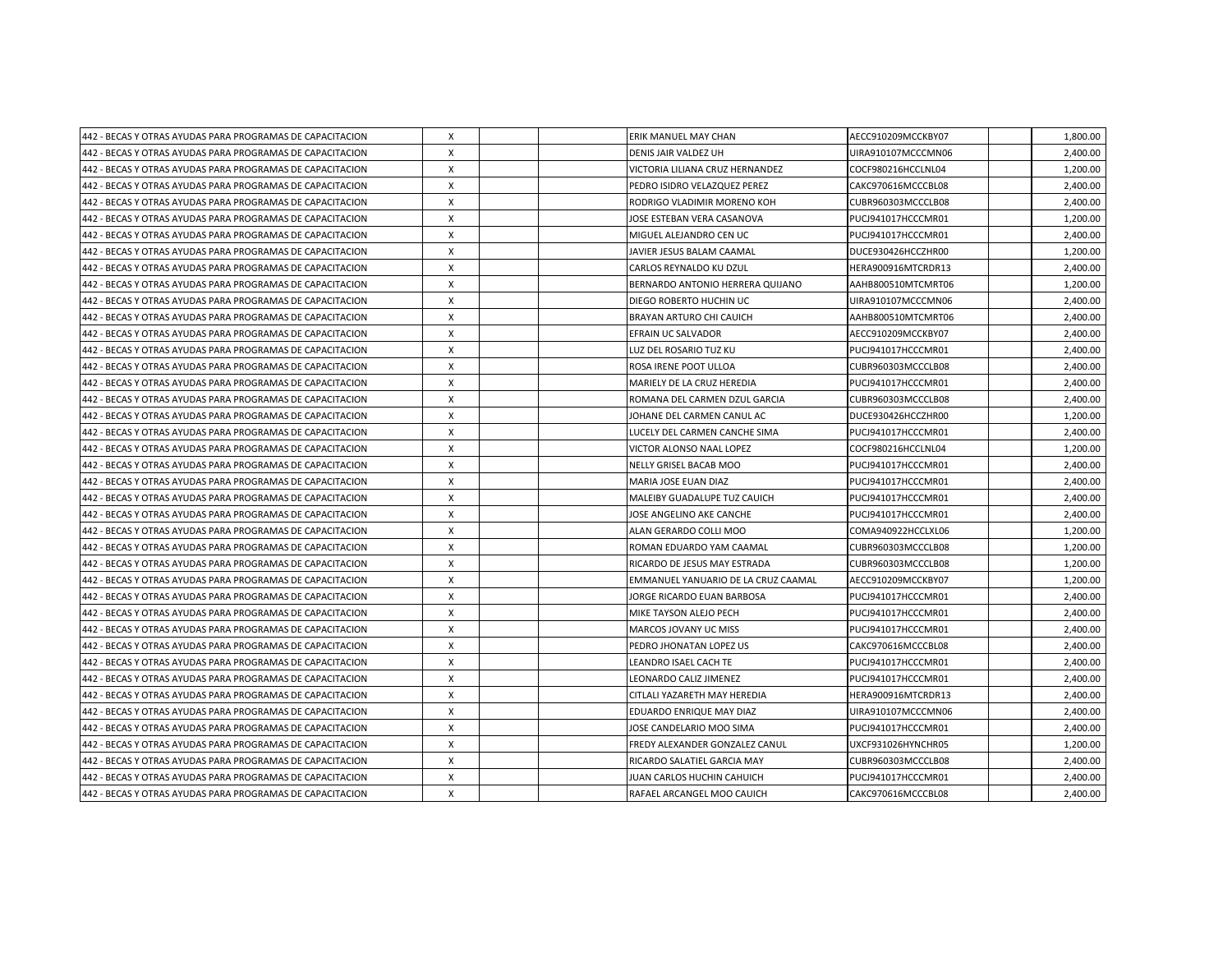| 442 - BECAS Y OTRAS AYUDAS PARA PROGRAMAS DE CAPACITACION | Х |  | ROBERTO ALEJANDRO CANCHE KEB      | CUBR960303MCCCLB08 | 2,400.00 |
|-----------------------------------------------------------|---|--|-----------------------------------|--------------------|----------|
| 442 - BECAS Y OTRAS AYUDAS PARA PROGRAMAS DE CAPACITACION | X |  | MARIA YESEÑA CAN AKE              | PUCJ941017HCCCMR01 | 2,400.00 |
| 442 - BECAS Y OTRAS AYUDAS PARA PROGRAMAS DE CAPACITACION | X |  | <b>BRENDA ARECELY MATOS EK</b>    | AAHB800510MTCMRT06 | 2,400.00 |
| 442 - BECAS Y OTRAS AYUDAS PARA PROGRAMAS DE CAPACITACION | X |  | JOSE LUIS TUN KANTUN              | PUCJ941017HCCCMR01 | 1,200.00 |
| 442 - BECAS Y OTRAS AYUDAS PARA PROGRAMAS DE CAPACITACION | X |  | MIGUEL ANGEL CHAB PECH            | PUCJ941017HCCCMR01 | 1,200.00 |
| 442 - BECAS Y OTRAS AYUDAS PARA PROGRAMAS DE CAPACITACION | X |  | YADY CARMINA UICAB CHUC           | COCF980216HCCLNL04 | 1,200.00 |
| 442 - BECAS Y OTRAS AYUDAS PARA PROGRAMAS DE CAPACITACION | Χ |  | <b>LUCIA YAH KU</b>               | PUCJ941017HCCCMR01 | 1,800.00 |
| 442 - BECAS Y OTRAS AYUDAS PARA PROGRAMAS DE CAPACITACION | X |  | CARLOS ALBERTO GOMEZ NOH          | AAHB800510MTCMRT06 | 1,200.00 |
| 442 - BECAS Y OTRAS AYUDAS PARA PROGRAMAS DE CAPACITACION | X |  | EDUARD ALFONSO CHI HUCHIN         | UIRA910107MCCCMN06 | 2,400.00 |
| 442 - BECAS Y OTRAS AYUDAS PARA PROGRAMAS DE CAPACITACION | X |  | ADRIANA MARIBEL KU HICHIM         | KUHA920906MYNXCD00 | 2,400.00 |
| 442 - BECAS Y OTRAS AYUDAS PARA PROGRAMAS DE CAPACITACION | X |  | JULIO RUFINO NAAL NAAL            | PUCJ941017HCCCMR01 | 2,400.00 |
| 442 - BECAS Y OTRAS AYUDAS PARA PROGRAMAS DE CAPACITACION | X |  | GILDARDO ISMAEL COLLI AC          | UXCF931026HYNCHR05 | 2,400.00 |
| 442 - BECAS Y OTRAS AYUDAS PARA PROGRAMAS DE CAPACITACION | X |  | JORGE ELEAZAR UC CHUC             | CAEG960204HCCHKL08 | 1,200.00 |
| 442 - BECAS Y OTRAS AYUDAS PARA PROGRAMAS DE CAPACITACION | X |  | JOSE LUIS KU CANCHE               | PUCJ941017HCCCMR01 | 1,200.00 |
| 442 - BECAS Y OTRAS AYUDAS PARA PROGRAMAS DE CAPACITACION | X |  | RICARDO DE JESUS CAN COUOH        | CUBR960303MCCCLB08 | 2,400.00 |
| 442 - BECAS Y OTRAS AYUDAS PARA PROGRAMAS DE CAPACITACION | X |  | BILMA DEL SOCORRO CHI CHUC        | AAHB800510MTCMRT06 | 1,800.00 |
| 442 - BECAS Y OTRAS AYUDAS PARA PROGRAMAS DE CAPACITACION | Χ |  | LUIS MANUEL PECH CAUICH           | PUCJ941017HCCCMR01 | 1,200.00 |
| 442 - BECAS Y OTRAS AYUDAS PARA PROGRAMAS DE CAPACITACION | X |  | <b>MAURICIO SAUL COLLI BALAM</b>  | PUCJ941017HCCCMR01 | 2,400.00 |
| 442 - BECAS Y OTRAS AYUDAS PARA PROGRAMAS DE CAPACITACION | X |  | FERNANDO ALONZO KU CHAN           | AECC910209MCCKBY07 | 2.400.00 |
| 442 - BECAS Y OTRAS AYUDAS PARA PROGRAMAS DE CAPACITACION | X |  | ERICK AMIR UC NOYOLA              | AECC910209MCCKBY07 | 1,800.00 |
| 442 - BECAS Y OTRAS AYUDAS PARA PROGRAMAS DE CAPACITACION | X |  | LUIS ADAN UC HUCHIN               | PUCJ941017HCCCMR01 | 2,400.00 |
| 442 - BECAS Y OTRAS AYUDAS PARA PROGRAMAS DE CAPACITACION | X |  | LUIS SANTIAGO KEB RODRIGUEZ       | PUCJ941017HCCCMR01 | 2,400.00 |
| 442 - BECAS Y OTRAS AYUDAS PARA PROGRAMAS DE CAPACITACION | Χ |  | <b>ELSY GUADALUPE PATRON HAAS</b> | AECC910209MCCKBY07 | 2,400.00 |
| 442 - BECAS Y OTRAS AYUDAS PARA PROGRAMAS DE CAPACITACION | X |  | LEYDI MARLENE HUCHIN BALAN        | PUCJ941017HCCCMR01 | 2,400.00 |
| 442 - BECAS Y OTRAS AYUDAS PARA PROGRAMAS DE CAPACITACION | X |  | SAUL SEBASTIAN MAY CHI            | CUBR960303MCCCLB08 | 1,200.00 |
| 442 - BECAS Y OTRAS AYUDAS PARA PROGRAMAS DE CAPACITACION | X |  | ROYBERTH ANSONY BRICEÑO HAAS      | CUBR960303MCCCLB08 | 2,400.00 |
| 442 - BECAS Y OTRAS AYUDAS PARA PROGRAMAS DE CAPACITACION | X |  | VICTOR MANUEL CHI CAUICH          | COCF980216HCCLNL04 | 1,200.00 |
| 442 - BECAS Y OTRAS AYUDAS PARA PROGRAMAS DE CAPACITACION | X |  | JESUS ISRAEL NAAL XOOL            | DUCE930426HCCZHR00 | 2,400.00 |
| 442 - BECAS Y OTRAS AYUDAS PARA PROGRAMAS DE CAPACITACION | Χ |  | DIEGO EMMANUEL TUZ CUEVAS         | UIRA910107MCCCMN06 | 2,400.00 |
| 442 - BECAS Y OTRAS AYUDAS PARA PROGRAMAS DE CAPACITACION | Χ |  | BLANCA ISELA MOLINA UC            | AAHB800510MTCMRT06 | 2,400.00 |
| 442 - BECAS Y OTRAS AYUDAS PARA PROGRAMAS DE CAPACITACION | X |  | WENDY ARACELY DZUL CAUICH         | COCF980216HCCLNL04 | 1,200.00 |
| 442 - BECAS Y OTRAS AYUDAS PARA PROGRAMAS DE CAPACITACION | X |  | <b>OSCAR DAVID TZEEK TZEEK</b>    | CAKC970616MCCCBL08 | 2,400.00 |
| 442 - BECAS Y OTRAS AYUDAS PARA PROGRAMAS DE CAPACITACION | Χ |  | ANGEL DAVID MAY CAAMAL            | MACA911123HYNYMN02 | 2,400.00 |
| 442 - BECAS Y OTRAS AYUDAS PARA PROGRAMAS DE CAPACITACION | X |  | ROXANA PAOLA ESPAÑA MADERO        | CUBR960303MCCCLB08 | 2,400.00 |
| 442 - BECAS Y OTRAS AYUDAS PARA PROGRAMAS DE CAPACITACION | X |  | OSCAR DAMIAN PECH PUCH            | CAKC970616MCCCBL08 | 1,200.00 |
| 442 - BECAS Y OTRAS AYUDAS PARA PROGRAMAS DE CAPACITACION | Χ |  | <b>IRIAN OBBET CHI MAY</b>        | GANE901025HCCMLD06 | 2,400.00 |
| 442 - BECAS Y OTRAS AYUDAS PARA PROGRAMAS DE CAPACITACION | X |  | ROSA GUADALUPE CHI AKE            | CUBR960303MCCCLB08 | 2,400.00 |
| 442 - BECAS Y OTRAS AYUDAS PARA PROGRAMAS DE CAPACITACION | X |  | <b>IVAN ANTONIO CHAN CUA</b>      | DUCE930426HCCZHR00 | 2,400.00 |
| 442 - BECAS Y OTRAS AYUDAS PARA PROGRAMAS DE CAPACITACION | X |  | <b>VICTOR HUGO UC POOT</b>        | COCF980216HCCLNL04 | 2,400.00 |
| 442 - BECAS Y OTRAS AYUDAS PARA PROGRAMAS DE CAPACITACION | X |  | TERESA DEL SOCORRO COLLI CAN      | COCF980216HCCLNL04 | 2,400.00 |
| 442 - BECAS Y OTRAS AYUDAS PARA PROGRAMAS DE CAPACITACION | X |  | EDUARDO ELIEL SIMA NOH            | UIRA910107MCCCMN06 | 2,400.00 |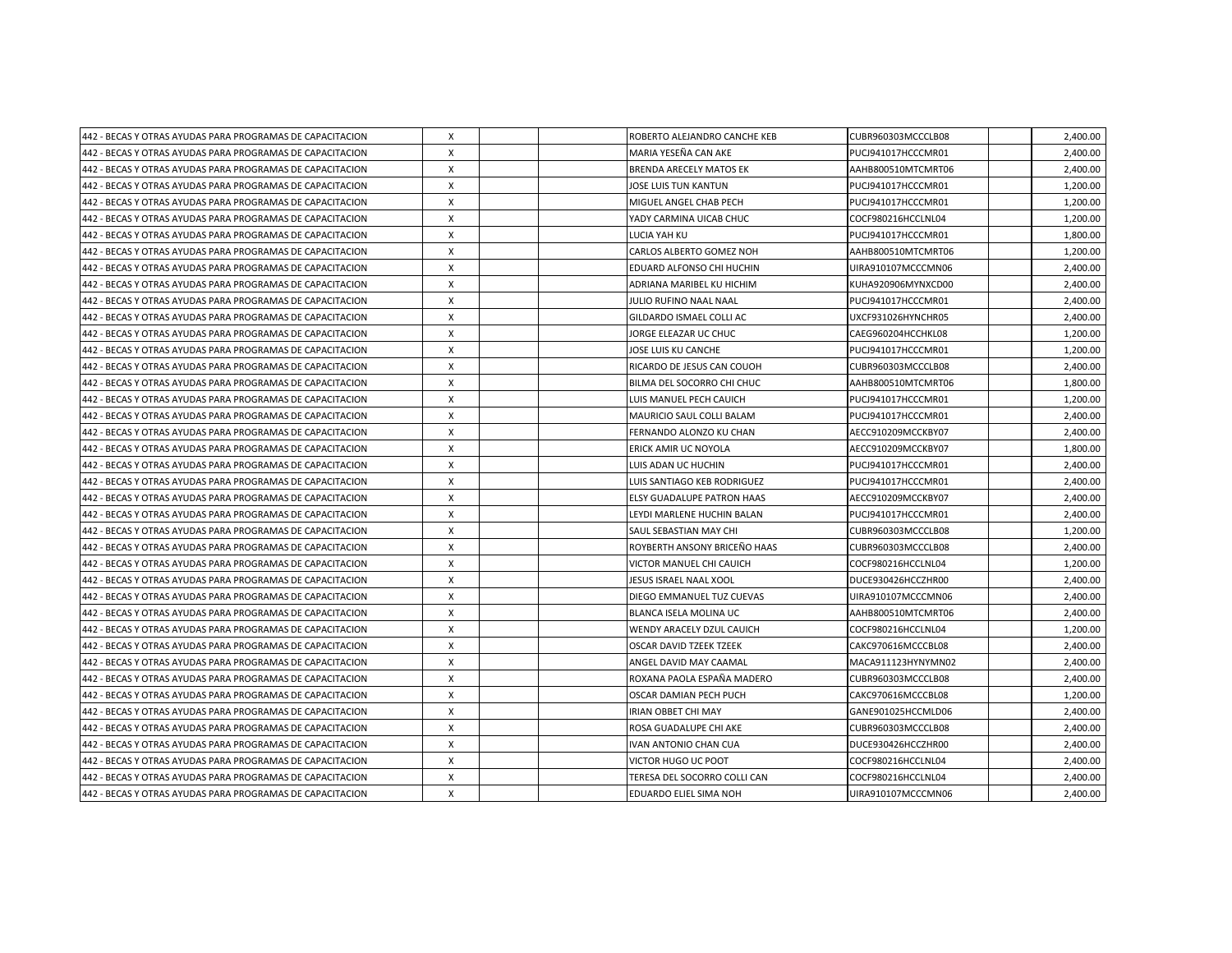| 442 - BECAS Y OTRAS AYUDAS PARA PROGRAMAS DE CAPACITACION | Х            |  | GUILLERMO DE LA CRUZ KUK CHI    | GANE901025HCCMLD06  | 2,400.00 |
|-----------------------------------------------------------|--------------|--|---------------------------------|---------------------|----------|
| 442 - BECAS Y OTRAS AYUDAS PARA PROGRAMAS DE CAPACITACION | X            |  | OBED ISRAEL ORDOÑEZ CENTENO     | CAKC970616MCCCBL08  | 1.800.00 |
| 442 - BECAS Y OTRAS AYUDAS PARA PROGRAMAS DE CAPACITACION | X            |  | JANELY VIRGINIA TAMAYO MAAS     | DUCE930426HCCZHR00  | 1,200.00 |
| 442 - BECAS Y OTRAS AYUDAS PARA PROGRAMAS DE CAPACITACION | X            |  | CARLOS ALBERTO CAAMAL DZUL      | AAHB800510MTCMRT06  | 1,200.00 |
| 442 - BECAS Y OTRAS AYUDAS PARA PROGRAMAS DE CAPACITACION | X            |  | SANTIAGO DE JESUS TUZ MIS       | CUBR960303MCCCLB08  | 2,400.00 |
| 442 - BECAS Y OTRAS AYUDAS PARA PROGRAMAS DE CAPACITACION | Χ            |  | JOEL RICARDO CHI MARTINEZ       | DUCE930426HCCZHR00  | 2,400.00 |
| 442 - BECAS Y OTRAS AYUDAS PARA PROGRAMAS DE CAPACITACION | X            |  | ROSA ISABEL AGUILAR SIMA        | CUBR960303MCCCLB08  | 2,400.00 |
| 442 - BECAS Y OTRAS AYUDAS PARA PROGRAMAS DE CAPACITACION | $\mathsf{x}$ |  | ALEXIS IRAN VALENCIA TUN        | VATA920611HCCLNL05  | 1,200.00 |
| 442 - BECAS Y OTRAS AYUDAS PARA PROGRAMAS DE CAPACITACION | X            |  | ALAN YETLANEZI MAS FRANCO       | MAFA921012HCCSRL00  | 1,200.00 |
| 442 - BECAS Y OTRAS AYUDAS PARA PROGRAMAS DE CAPACITACION | X            |  | ARACELI DEL SOCORRO CAAMAL CHAN | CXCA930906MCCMHR02  | 650.00   |
| 442 - BECAS Y OTRAS AYUDAS PARA PROGRAMAS DE CAPACITACION | X            |  | KARLA PAOLA YAM UICAB           | PUCJ941017HCCCMR01  | 650.00   |
| 442 - BECAS Y OTRAS AYUDAS PARA PROGRAMAS DE CAPACITACION | Х            |  | LEYDI MARLENE CHUC TEC          | PUCJ941017HCCCMR01  | 650.00   |
| 442 - BECAS Y OTRAS AYUDAS PARA PROGRAMAS DE CAPACITACION | X            |  | <b>MARCOS ALBERO CHAN EK</b>    | PUCJ941017HCCCMR01  | 650.00   |
| 442 - BECAS Y OTRAS AYUDAS PARA PROGRAMAS DE CAPACITACION | X            |  | LAYDA ARELI CAUICH UC           | PUCJ941017HCCCMR01  | 650.00   |
| 442 - BECAS Y OTRAS AYUDAS PARA PROGRAMAS DE CAPACITACION | X            |  | FATIMA INDIRA CAUICH NAAL       | AECC910209MCCKBY07  | 650.00   |
| 442 - BECAS Y OTRAS AYUDAS PARA PROGRAMAS DE CAPACITACION | X            |  | BRENDA YAZMIN BAUTISTA AKE      | AAHB800510MTCMRT06  | 650.00   |
| 442 - BECAS Y OTRAS AYUDAS PARA PROGRAMAS DE CAPACITACION | X            |  | MARIA DE ATOCHA LOPEZ UC        | PUCJ941017HCCCMR01  | 650.00   |
| 442 - BECAS Y OTRAS AYUDAS PARA PROGRAMAS DE CAPACITACION | $\mathsf{x}$ |  | EMMA CANDELARIA CHI CHI         | AECC910209MCCKBY07  | 650.00   |
| 442 - BECAS Y OTRAS AYUDAS PARA PROGRAMAS DE CAPACITACION | X            |  | LIZZETH MARIENE CAUICH TUCUCH   | PUCJ941017HCCCMR01  | 650.00   |
| 442 - BECAS Y OTRAS AYUDAS PARA PROGRAMAS DE CAPACITACION | X            |  | JESSICA ADELAIDA NAAL UC        | DUCE930426HCCZHR00  | 650.00   |
| 442 - BECAS Y OTRAS AYUDAS PARA PROGRAMAS DE CAPACITACION | X            |  | SAULO ADAN CEH HUCHIN           | CUBR960303MCCCLB08  | 650.00   |
| 442 - BECAS Y OTRAS AYUDAS PARA PROGRAMAS DE CAPACITACION | X            |  | SERGIO IVAN BRITO CITUK         | COCF980216HCCLNL04  | 650.00   |
| 442 - BECAS Y OTRAS AYUDAS PARA PROGRAMAS DE CAPACITACION | X            |  | ANGEL JESUS UC CASANOVA         | UXCA860904HYNCSN03  | 650.00   |
| 442 - BECAS Y OTRAS AYUDAS PARA PROGRAMAS DE CAPACITACION | X            |  | MIRIAM GUADALUPE CHI VILLANUEVA | PUCJ941017HCCCMR01  | 650.00   |
| 442 - BECAS Y OTRAS AYUDAS PARA PROGRAMAS DE CAPACITACION | X            |  | MARIA LUISA CAUICH EK           | PUCJ941017HCCCMR01  | 650.00   |
| 442 - BECAS Y OTRAS AYUDAS PARA PROGRAMAS DE CAPACITACION | X            |  | NATANAEL PUC CANUL              | PUCJ941017HCCCMR01  | 650.00   |
| 442 - BECAS Y OTRAS AYUDAS PARA PROGRAMAS DE CAPACITACION | X            |  | EDUARDO COHUO KU                | UIRA910107MCCCMN06  | 650.00   |
| 442 - BECAS Y OTRAS AYUDAS PARA PROGRAMAS DE CAPACITACION | x            |  | MAYRA BEATRIZ DZIB CHIN         | PUCJ941017HCCCMR01  | 650.00   |
| 442 - BECAS Y OTRAS AYUDAS PARA PROGRAMAS DE CAPACITACION | X            |  | ANA GABRIELA CALAN BALAN        | CABA931006MCCLLN07  | 650.00   |
| 442 - BECAS Y OTRAS AYUDAS PARA PROGRAMAS DE CAPACITACION | X            |  | ALICIA KANTUN KANTUN            | KXKA940621MCCNNL07  | 650.00   |
| 442 - BECAS Y OTRAS AYUDAS PARA PROGRAMAS DE CAPACITACION | x            |  | NELDA DEL CARMEN CAN EK         | PUCJ941017HCCCMR01  | 650.00   |
| 442 - BECAS Y OTRAS AYUDAS PARA PROGRAMAS DE CAPACITACION | X            |  | <b>ANDRES GARCIA MORENO</b>     | GAMA941011HCCRRN08  | 650.00   |
| 442 - BECAS Y OTRAS AYUDAS PARA PROGRAMAS DE CAPACITACION | X            |  | CITLALI YAZARETH MAY HEREDIA    | HERA900916MTCRDR13  | 650.00   |
| 442 - BECAS Y OTRAS AYUDAS PARA PROGRAMAS DE CAPACITACION | X            |  | IRICARDO SALATIEL GARCIA MAY    | CUBR960303MCCCLB08  | 650.00   |
| 442 - BECAS Y OTRAS AYUDAS PARA PROGRAMAS DE CAPACITACION | Х            |  | RAFAEL ARCANGEL MOO CAUICH      | CAKC970616MCCCBL08  | 650.00   |
| 442 - BECAS Y OTRAS AYUDAS PARA PROGRAMAS DE CAPACITACION | X            |  | MARIA YESEÑA CAN AKE            | PUCJ941017HCCCMR01  | 650.00   |
| 442 - BECAS Y OTRAS AYUDAS PARA PROGRAMAS DE CAPACITACION | X            |  | ADDY GABRIELA BALAM CAAMAL      | BACA960205MCCLMMD05 | 650.00   |
| 442 - BECAS Y OTRAS AYUDAS PARA PROGRAMAS DE CAPACITACION | X            |  | ERIKA DE LA CRUZ BALAM KUMUL    | AECC910209MCCKBY07  | 650.00   |
| 442 - BECAS Y OTRAS AYUDAS PARA PROGRAMAS DE CAPACITACION | X            |  | MARIA SELENA UC PECH            | PUCJ941017HCCCMR01  | 650.00   |
| 442 - BECAS Y OTRAS AYUDAS PARA PROGRAMAS DE CAPACITACION | X            |  | RUBI GUADALUPE GARCIA ORDOÑEZ   | CUBR960303MCCCLB08  | 650.00   |
| 442 - BECAS Y OTRAS AYUDAS PARA PROGRAMAS DE CAPACITACION | X            |  | RUBIEL ALEXANDER UICAB PINTO    | CUBR960303MCCCLB08  | 650.00   |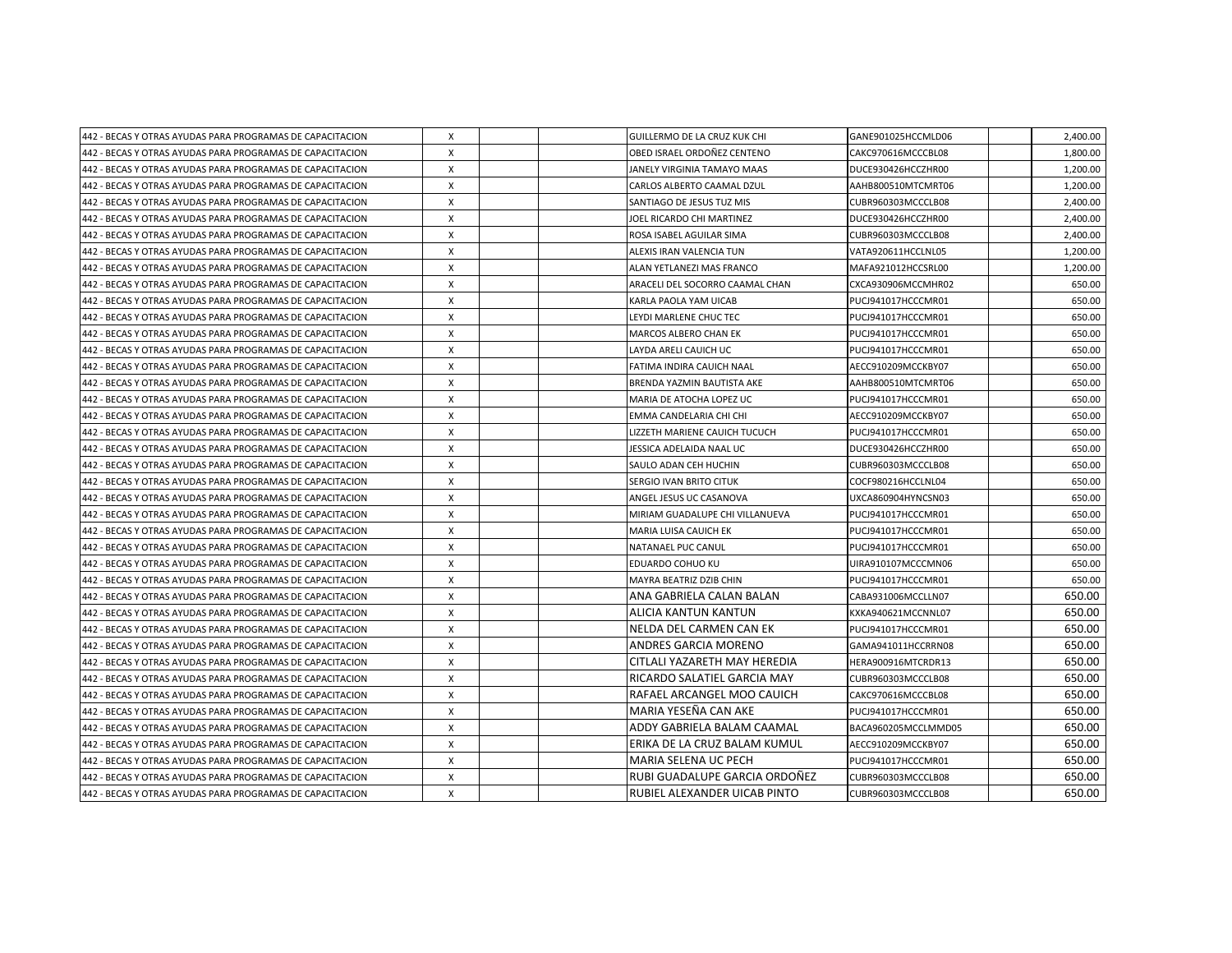| 442 - BECAS Y OTRAS AYUDAS PARA PROGRAMAS DE CAPACITACION | Х | VICTOR EDUARDO VIVAS PEREZ          | COCF980216HCCLNL04 | 650.00 |
|-----------------------------------------------------------|---|-------------------------------------|--------------------|--------|
| 442 - BECAS Y OTRAS AYUDAS PARA PROGRAMAS DE CAPACITACION | X | <b>GIOVANA BOLIVAR MORENO</b>       | UXCF931026HYNCHR05 | 650.00 |
| 442 - BECAS Y OTRAS AYUDAS PARA PROGRAMAS DE CAPACITACION | X | VICTOR ALEXANDER REYES ANTONIO      | COCF980216HCCLNL04 | 650.00 |
| 442 - BECAS Y OTRAS AYUDAS PARA PROGRAMAS DE CAPACITACION | X | CRISTOPHER GERARDO NOH GARMA        | HERA900916MTCRDR13 | 650.00 |
| 442 - BECAS Y OTRAS AYUDAS PARA PROGRAMAS DE CAPACITACION | X | RAYMUNDO ESTRELLA PACHECO           | CAKC970616MCCCBL08 | 650.00 |
| 442 - BECAS Y OTRAS AYUDAS PARA PROGRAMAS DE CAPACITACION | X | ANTONIO DE JESUS POOT ULLOA         | POUA941206HCCTLN00 | 650.00 |
| 442 - BECAS Y OTRAS AYUDAS PARA PROGRAMAS DE CAPACITACION | X | LUIS FERNANDO DZIB PAT              | PUCJ941017HCCCMR01 | 650.00 |
| 442 - BECAS Y OTRAS AYUDAS PARA PROGRAMAS DE CAPACITACION | X | MARIO JAVIER MORENO CAAMAL          | PUCJ941017HCCCMR01 | 650.00 |
| 442 - BECAS Y OTRAS AYUDAS PARA PROGRAMAS DE CAPACITACION | X | VICTOR EMILIO RODRIGUEZ VAZQUEZ     | COCF980216HCCLNL04 | 650.00 |
| 442 - BECAS Y OTRAS AYUDAS PARA PROGRAMAS DE CAPACITACION | X | JESUS ERNESTO GARRIDO KU            | DUCE930426HCCZHR00 | 650.00 |
| 442 - BECAS Y OTRAS AYUDAS PARA PROGRAMAS DE CAPACITACION | X | JOSE RAFAEL TAMAY CHUC              | PUCJ941017HCCCMR01 | 650.00 |
| 442 - BECAS Y OTRAS AYUDAS PARA PROGRAMAS DE CAPACITACION | X | <b>MARCOS ALBERTO CAN NAAL</b>      | PUCJ941017HCCCMR01 | 650.00 |
| 442 - BECAS Y OTRAS AYUDAS PARA PROGRAMAS DE CAPACITACION | Χ | ERIC JAVIER CHI MAY                 | AECC910209MCCKBY07 | 650.00 |
| 442 - BECAS Y OTRAS AYUDAS PARA PROGRAMAS DE CAPACITACION | X | JORGE ALBERTO MAY PUC               | CAEG960204HCCHKL08 | 650.00 |
| 442 - BECAS Y OTRAS AYUDAS PARA PROGRAMAS DE CAPACITACION | X | <b>WENDY BEATRIZ UH TUN</b>         | COCF980216HCCLNL04 | 650.00 |
| 442 - BECAS Y OTRAS AYUDAS PARA PROGRAMAS DE CAPACITACION | Х | MAYRA DEL SOCORRO MUKUL DZIB        | PUCJ941017HCCCMR01 | 650.00 |
| 442 - BECAS Y OTRAS AYUDAS PARA PROGRAMAS DE CAPACITACION | X | <b>GONZALO DANIEL QUEN MARQUEZ</b>  | UXCF931026HYNCHR05 | 650.00 |
| 442 - BECAS Y OTRAS AYUDAS PARA PROGRAMAS DE CAPACITACION | X | MARIO ALBERTO CAAMAL CHABLE         | PUCJ941017HCCCMR01 | 650.00 |
| 442 - BECAS Y OTRAS AYUDAS PARA PROGRAMAS DE CAPACITACION | X | JUAN CARLOS BALAN CAAMAL            | PUCJ941017HCCCMR01 | 650.00 |
| 442 - BECAS Y OTRAS AYUDAS PARA PROGRAMAS DE CAPACITACION | X | ISAIAS CHI UITZ                     | GANE901025HCCMLD06 | 650.00 |
| 442 - BECAS Y OTRAS AYUDAS PARA PROGRAMAS DE CAPACITACION | X | LUIS FELIPE CANCHE DZIB             | PUCJ941017HCCCMR01 | 650.00 |
| 442 - BECAS Y OTRAS AYUDAS PARA PROGRAMAS DE CAPACITACION | X | LUIS ALFREDO CAAMAL MUKUL           | PUCJ941017HCCCMR01 | 650.00 |
| 442 - BECAS Y OTRAS AYUDAS PARA PROGRAMAS DE CAPACITACION | X | LUIS ALONSO BACAB EK                | PUCJ941017HCCCMR01 | 650.00 |
| 442 - BECAS Y OTRAS AYUDAS PARA PROGRAMAS DE CAPACITACION | X | ARIANNA ABIGAIL CHI DZIB            | TEMA811003MCCRYR00 | 650.00 |
| 442 - BECAS Y OTRAS AYUDAS PARA PROGRAMAS DE CAPACITACION | X | ILEANA PATRICIA DZIB PAT            | GANE901025HCCMLD06 | 650.00 |
| 442 - BECAS Y OTRAS AYUDAS PARA PROGRAMAS DE CAPACITACION | X | SOFIA ALEJANDRA SANCHEZ MAY         | COCF980216HCCLNL04 | 650.00 |
| 442 - BECAS Y OTRAS AYUDAS PARA PROGRAMAS DE CAPACITACION | X | LIBNI AZAEL MAAS HERNANDEZ          | PUCJ941017HCCCMR01 | 650.00 |
| 442 - BECAS Y OTRAS AYUDAS PARA PROGRAMAS DE CAPACITACION | Χ | ARELY ANAHI ITZA COLLI              | TEMA811003MCCRYR00 | 650.00 |
| 442 - BECAS Y OTRAS AYUDAS PARA PROGRAMAS DE CAPACITACION | Χ | CELINA ASTERIA AYIL NAAL            | HERA900916MTCRDR13 | 650.00 |
| 442 - BECAS Y OTRAS AYUDAS PARA PROGRAMAS DE CAPACITACION | X | MARIA DEL SOCORRO CHI CHI           | PUCJ941017HCCCMR01 | 650.00 |
| 442 - BECAS Y OTRAS AYUDAS PARA PROGRAMAS DE CAPACITACION | X | JADE DAYNEF CHI CORTEZ              | DUCE930426HCCZHR00 | 650.00 |
| 442 - BECAS Y OTRAS AYUDAS PARA PROGRAMAS DE CAPACITACION | X | JENNIFER ABIGAIL UC CENTENO         | DUCE930426HCCZHR00 | 650.00 |
| 442 - BECAS Y OTRAS AYUDAS PARA PROGRAMAS DE CAPACITACION | X | <b>GERARDO HERNANDEZ JUAREZ</b>     | UXCF931026HYNCHR05 | 650.00 |
| 442 - BECAS Y OTRAS AYUDAS PARA PROGRAMAS DE CAPACITACION | X | LUCY MINERVA TZEEK COLLI            | PUCJ941017HCCCMR01 | 650.00 |
| 442 - BECAS Y OTRAS AYUDAS PARA PROGRAMAS DE CAPACITACION | Χ | GLORIA YARITZA ARGAEZ HUCHIN        | UXCF931026HYNCHR05 | 650.00 |
| 442 - BECAS Y OTRAS AYUDAS PARA PROGRAMAS DE CAPACITACION | X | HERMINIA JAZMIN EK HAAS             | GANE901025HCCMLD06 | 650.00 |
| 442 - BECAS Y OTRAS AYUDAS PARA PROGRAMAS DE CAPACITACION | X | <b>FABIOLA MEZA MAY</b>             | AECC910209MCCKBY07 | 650.00 |
| 442 - BECAS Y OTRAS AYUDAS PARA PROGRAMAS DE CAPACITACION | X | AZELA GUADALUPE KANTUN CAN          | TEMA811003MCCRYR00 | 650.00 |
| 442 - BECAS Y OTRAS AYUDAS PARA PROGRAMAS DE CAPACITACION | X | <b>GERARDO ANTONIO PACAB PRIETO</b> | UXCF931026HYNCHR05 | 650.00 |
| 442 - BECAS Y OTRAS AYUDAS PARA PROGRAMAS DE CAPACITACION | X | DIANA BEATRIZ KU CIH                | UIRA910107MCCCMN06 | 650.00 |
| 442 - BECAS Y OTRAS AYUDAS PARA PROGRAMAS DE CAPACITACION | X | DELMI IRACEMA CHABLE YAH            | UIRA910107MCCCMN06 | 650.00 |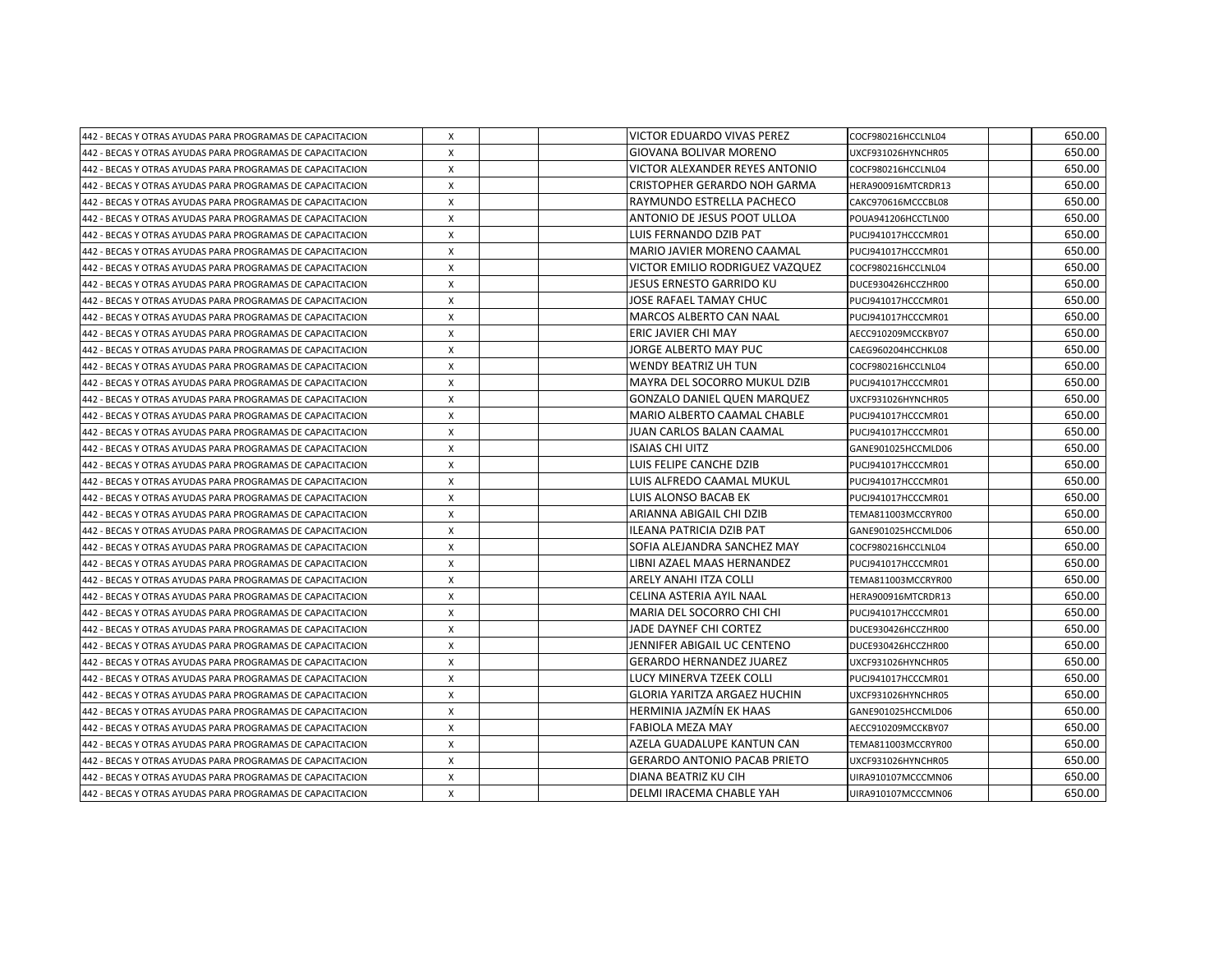| 442 - BECAS Y OTRAS AYUDAS PARA PROGRAMAS DE CAPACITACION | Х            | REYNA CAROLINA POOL CAUICH                             | CUBR960303MCCCLB08 | 650.00 |
|-----------------------------------------------------------|--------------|--------------------------------------------------------|--------------------|--------|
| 442 - BECAS Y OTRAS AYUDAS PARA PROGRAMAS DE CAPACITACION | X            | EVA LETICIA COLLI CANCHE                               | AECC910209MCCKBY07 | 650.00 |
| 442 - BECAS Y OTRAS AYUDAS PARA PROGRAMAS DE CAPACITACION | X            | KARIME ANGELICA POOT UUH                               | PUCJ941017HCCCMR01 | 650.00 |
| 442 - BECAS Y OTRAS AYUDAS PARA PROGRAMAS DE CAPACITACION | X            | ANDRE JAFET CAAMAL TUN                                 | CATA931202HCCMNN04 | 650.00 |
| 442 - BECAS Y OTRAS AYUDAS PARA PROGRAMAS DE CAPACITACION | X            | ADDAN JESUS VALLADARES COLLI                           | VXCA931222HCCLLD07 | 650.00 |
| 442 - BECAS Y OTRAS AYUDAS PARA PROGRAMAS DE CAPACITACION | X            | SERGIO JOEL AMEZQUITA AKE                              | COCF980216HCCLNL04 | 650.00 |
| 442 - BECAS Y OTRAS AYUDAS PARA PROGRAMAS DE CAPACITACION | Χ            | FRANKLIN ALEJANDRO COHUO CHI                           | UXCF931026HYNCHR05 | 650.00 |
| 442 - BECAS Y OTRAS AYUDAS PARA PROGRAMAS DE CAPACITACION | X            | TANIA MARITZA UC POOT                                  | COCF980216HCCLNL04 | 650.00 |
| 442 - BECAS Y OTRAS AYUDAS PARA PROGRAMAS DE CAPACITACION | X            | JAVIER ANTONIO CHI DZUL                                | DUCE930426HCCZHR00 | 650.00 |
| 442 - BECAS Y OTRAS AYUDAS PARA PROGRAMAS DE CAPACITACION | X            | RUBICELY YASMIN CHI UC                                 | CUBR960303MCCCLB08 | 650.00 |
| 442 - BECAS Y OTRAS AYUDAS PARA PROGRAMAS DE CAPACITACION | X            | JONATHAN SANTIAGO DZIB CAUICH                          | DUCE930426HCCZHR00 | 650.00 |
| 442 - BECAS Y OTRAS AYUDAS PARA PROGRAMAS DE CAPACITACION | X            | LEYDI AURORA KANTUN DAMIAN                             | PUCJ941017HCCCMR01 | 650.00 |
| 442 - BECAS Y OTRAS AYUDAS PARA PROGRAMAS DE CAPACITACION | X            | <b>BENHUR ORTEGON CABALLERO</b>                        | AAHB800510MTCMRT06 | 650.00 |
| 442 - BECAS Y OTRAS AYUDAS PARA PROGRAMAS DE CAPACITACION | X            | JORGE LUIS EK CHIM                                     | CAEG960204HCCHKL08 | 650.00 |
| 442 - BECAS Y OTRAS AYUDAS PARA PROGRAMAS DE CAPACITACION | X            | <b>IVAN ANTONIO CHAN CUA</b>                           | DUCE930426HCCZHR00 | 650.00 |
| 442 - BECAS Y OTRAS AYUDAS PARA PROGRAMAS DE CAPACITACION | Χ            | CINTHIA NAYELI COLLI KU                                | HERA900916MTCRDR13 | 650.00 |
| 442 - BECAS Y OTRAS AYUDAS PARA PROGRAMAS DE CAPACITACION | Χ            | JANELY VIRGINIA TAMAYO MAAS                            | DUCE930426HCCZHR00 | 650.00 |
| 442 - BECAS Y OTRAS AYUDAS PARA PROGRAMAS DE CAPACITACION | $\mathsf{x}$ | CINDIALY YULIET KU CANUL                               | HERA900916MTCRDR13 | 650.00 |
| 442 - BECAS Y OTRAS AYUDAS PARA PROGRAMAS DE CAPACITACION | X            | <b>GEMALY ELISAMA EK HERNÁNDEZ</b>                     | UXCF931026HYNCHR05 | 650.00 |
| 442 - BECAS Y OTRAS AYUDAS PARA PROGRAMAS DE CAPACITACION | X            | BETZY MARIELA TZEC TZUC                                | AAHB800510MTCMRT06 | 650.00 |
| 442 - BECAS Y OTRAS AYUDAS PARA PROGRAMAS DE CAPACITACION | X            | LUZ DEL ALBA MIGUELINA KANTUN MAY                      | PUCJ941017HCCCMR01 | 650.00 |
| 442 - BECAS Y OTRAS AYUDAS PARA PROGRAMAS DE CAPACITACION | X            | CECILIA GUADALUPE CAN CAUICH                           | HERA900916MTCRDR13 | 650.00 |
| 442 - BECAS Y OTRAS AYUDAS PARA PROGRAMAS DE CAPACITACION | X            | ROSALBA DEL CARMEN EK PISTE                            | CUBR960303MCCCLB08 | 650.00 |
| 442 - BECAS Y OTRAS AYUDAS PARA PROGRAMAS DE CAPACITACION | X            | DANELLY GUADALUPE GUTIERREZ CHAN                       | CICD890926HCCHBM02 | 650.00 |
| 442 - BECAS Y OTRAS AYUDAS PARA PROGRAMAS DE CAPACITACION | X            | <b>GUADALUPE TRINIDAD TAMAY KU</b>                     | UXCF931026HYNCHR05 | 650.00 |
| 442 - BECAS Y OTRAS AYUDAS PARA PROGRAMAS DE CAPACITACION | X            | DIANA KARIME PECH BACAB                                | UIRA910107MCCCMN06 | 650.00 |
| 442 - BECAS Y OTRAS AYUDAS PARA PROGRAMAS DE CAPACITACION | X            | GIOVANA SARAI CHAN ALPUCHE                             | UXCF931026HYNCHR05 | 650.00 |
| 442 - BECAS Y OTRAS AYUDAS PARA PROGRAMAS DE CAPACITACION | X            | CINTHYA GUADALUPE MAY CONTRERAS                        | HERA900916MTCRDR13 | 650.00 |
| 442 - BECAS Y OTRAS AYUDAS PARA PROGRAMAS DE CAPACITACION | X            | DIEGO ARCANGEL POOT POOT                               | UIRA910107MCCCMN06 | 650.00 |
| 442 - BECAS Y OTRAS AYUDAS PARA PROGRAMAS DE CAPACITACION | X            | MARIA CONCEPCION MAAS UC                               | PUCJ941017HCCCMR01 | 650.00 |
| 442 - BECAS Y OTRAS AYUDAS PARA PROGRAMAS DE CAPACITACION | X            | DOLORES DEL ROSARIO LOPEZ UC                           | UIRA910107MCCCMN06 | 650.00 |
| 442 - BECAS Y OTRAS AYUDAS PARA PROGRAMAS DE CAPACITACION | X            | ANGEL JESUS ALPUCHE REYES                              | AURA960817HCCLYN04 | 650.00 |
| 442 - BECAS Y OTRAS AYUDAS PARA PROGRAMAS DE CAPACITACION | X            | NIVER OMAR PECH BALAN                                  | CAKC970616MCCCBL08 | 650.00 |
| 442 - BECAS Y OTRAS AYUDAS PARA PROGRAMAS DE CAPACITACION | X            | CECILIA GABRIELA ZAMBRANO BUERGUETE HERA900916MTCRDR13 |                    | 650.00 |
| 442 - BECAS Y OTRAS AYUDAS PARA PROGRAMAS DE CAPACITACION | Χ            | NEFTALI DE JESUS ORDOÑEZ CENTENO                       | PUCJ941017HCCCMR01 | 650.00 |
| 442 - BECAS Y OTRAS AYUDAS PARA PROGRAMAS DE CAPACITACION | X            | RUBEN MANUEL MONTERO CUEVAS                            | CUBR960303MCCCLB08 | 650.00 |
| 442 - BECAS Y OTRAS AYUDAS PARA PROGRAMAS DE CAPACITACION | X            | SERGIO MAURICIO HUCHIN TUT                             | COCF980216HCCLNL04 | 650.00 |
| 442 - BECAS Y OTRAS AYUDAS PARA PROGRAMAS DE CAPACITACION | X            | LUCIA GUADALUPE CHE BE                                 | PUCJ941017HCCCMR01 | 650.00 |
| 442 - BECAS Y OTRAS AYUDAS PARA PROGRAMAS DE CAPACITACION | X            | LILIA JACQUELINE CHI TUZ                               | PUCJ941017HCCCMR01 | 650.00 |
| 442 - BECAS Y OTRAS AYUDAS PARA PROGRAMAS DE CAPACITACION | X            | DAKS KENNY SANTIAGO CRUZ                               | HERA900916MTCRDR13 | 650.00 |
| 442 - BECAS Y OTRAS AYUDAS PARA PROGRAMAS DE CAPACITACION | $\mathsf{x}$ | GIEZI HAZAELA MAY UICAB                                | UXCF931026HYNCHR05 | 650.00 |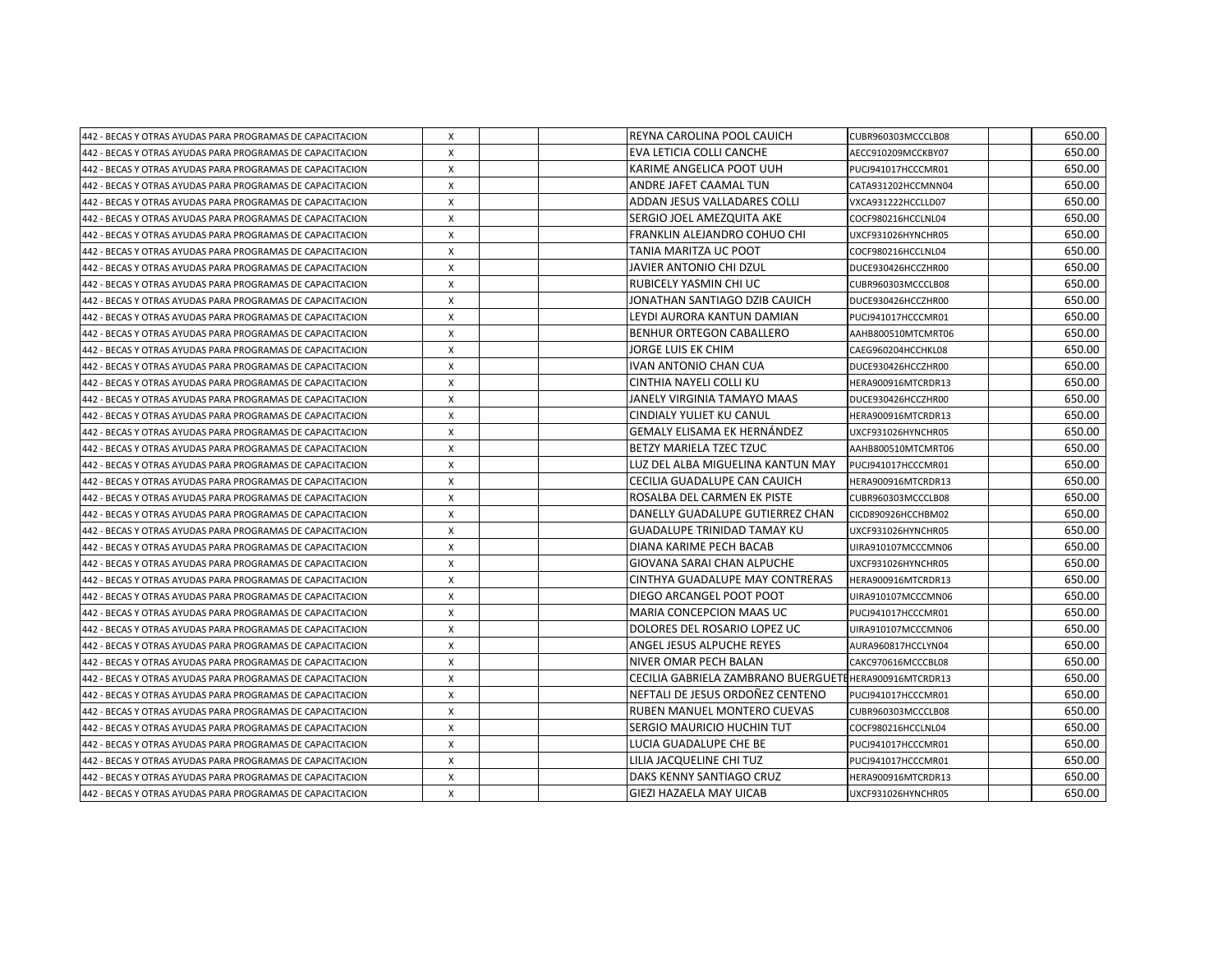| 442 - BECAS Y OTRAS AYUDAS PARA PROGRAMAS DE CAPACITACION | X            | ABELARDO DE JESUS POOL UC                              | POUA941015HYNLCB01 | 650.00   |
|-----------------------------------------------------------|--------------|--------------------------------------------------------|--------------------|----------|
| 442 - BECAS Y OTRAS AYUDAS PARA PROGRAMAS DE CAPACITACION | X            | CARLOS EDUARDO CANCHE CANCHE                           | HERA900916MTCRDR13 | 650.00   |
| 442 - BECAS Y OTRAS AYUDAS PARA PROGRAMAS DE CAPACITACION | X            | JOSE EDUARDO CHAN CAUICH                               | PUCJ941017HCCCMR01 | 650.00   |
| 442 - BECAS Y OTRAS AYUDAS PARA PROGRAMAS DE CAPACITACION | X            | JOSE RICARDO PECH COCON                                | PUCJ941017HCCCMR01 | 650.00   |
| 442 - BECAS Y OTRAS AYUDAS PARA PROGRAMAS DE CAPACITACION | X            | NANCY MARIMAR NAAL POOT                                | PUCJ941017HCCCMR01 | 650.00   |
| 442 - BECAS Y OTRAS AYUDAS PARA PROGRAMAS DE CAPACITACION | X            | ISRAEL ANTONIO COHUO AKE                               | GANE901025HCCMLD06 | 650.00   |
| 442 - BECAS Y OTRAS AYUDAS PARA PROGRAMAS DE CAPACITACION | X            | LUIS ENRIQUE GONZALEZ DZUL                             | PUCJ941017HCCCMR01 | 650.00   |
| 442 - BECAS Y OTRAS AYUDAS PARA PROGRAMAS DE CAPACITACION | X            | FREDDY LEONEL UC DZIB                                  | UXCF931026HYNCHR05 | 650.00   |
| 442 - BECAS Y OTRAS AYUDAS PARA PROGRAMAS DE CAPACITACION | X            | ELMER DANIEL HERNANDEZ UICAB                           | AECC910209MCCKBY07 | 2,400.00 |
| 442 - BECAS Y OTRAS AYUDAS PARA PROGRAMAS DE CAPACITACION | X            | JAIRO EMMANUEL MARTINEZ VARGAS                         | DUCE930426HCCZHR00 | 1,200.00 |
| 442 - BECAS Y OTRAS AYUDAS PARA PROGRAMAS DE CAPACITACION | X            | FLAVIO JAZIEL CASANOVA CAN                             | AECC910209MCCKBY07 | 1,200.00 |
| 442 - BECAS Y OTRAS AYUDAS PARA PROGRAMAS DE CAPACITACION | X            | FARIDI CANDELARIA MARTIN CANCHE                        | AECC910209MCCKBY07 | 2,400.00 |
| 442 - BECAS Y OTRAS AYUDAS PARA PROGRAMAS DE CAPACITACION | X            | LUIS RICARDO DZUL CHI                                  | PUCJ941017HCCCMR01 | 2,400.00 |
| 442 - BECAS Y OTRAS AYUDAS PARA PROGRAMAS DE CAPACITACION | X            | SAMUEL ALEJANDRO CHAN POOT                             | CUBR960303MCCCLB08 | 1,200.00 |
| 442 - BECAS Y OTRAS AYUDAS PARA PROGRAMAS DE CAPACITACION | X            | EDWIN GENARO RODRIGUEZ PAT                             | UIRA910107MCCCMN06 | 2,400.00 |
| 442 - BECAS Y OTRAS AYUDAS PARA PROGRAMAS DE CAPACITACION | X            | CECILIA YESMIN COYAC QUICEHUATL                        | HERA900916MTCRDR13 | 2,400.00 |
| 442 - BECAS Y OTRAS AYUDAS PARA PROGRAMAS DE CAPACITACION | X            | IRVIN ADIEL CHABLE TUZ                                 | GANE901025HCCMLD06 | 2,400.00 |
| 442 - BECAS Y OTRAS AYUDAS PARA PROGRAMAS DE CAPACITACION | X            | JESUS ALBERTO FERNANDEZ TUN                            | DUCE930426HCCZHR00 | 2.400.00 |
| 442 - BECAS Y OTRAS AYUDAS PARA PROGRAMAS DE CAPACITACION | X            | LAURA VICTORIA ZI ARGAEZ                               | PUCJ941017HCCCMR01 | 2,400.00 |
| 442 - BECAS Y OTRAS AYUDAS PARA PROGRAMAS DE CAPACITACION | X            | YARIME BELLALY TUZ RUFINO                              | COCF980216HCCLNL04 | 2,400.00 |
| 442 - BECAS Y OTRAS AYUDAS PARA PROGRAMAS DE CAPACITACION | X            | ANA GABRIELA CANUL CHUC                                | CXCA960803MCCNHN01 | 2,400.00 |
| 442 - BECAS Y OTRAS AYUDAS PARA PROGRAMAS DE CAPACITACION | X            | JOSE DEL CARMEN ORTEGON DZIB                           | PUCJ941017HCCCMR01 | 2,400.00 |
| 442 - BECAS Y OTRAS AYUDAS PARA PROGRAMAS DE CAPACITACION | X            | ZULMY PRISCILA ARREDONDO XOOL                          | COCF980216HCCLNL04 | 1,800.00 |
| 442 - BECAS Y OTRAS AYUDAS PARA PROGRAMAS DE CAPACITACION | X            | CITLALY ABIGAIL COLLI YAM                              | HERA900916MTCRDR13 | 1,200.00 |
| 442 - BECAS Y OTRAS AYUDAS PARA PROGRAMAS DE CAPACITACION | X            | JOHANA GABRIELA TUN COUOH                              | DUCE930426HCCZHR00 | 1,200.00 |
| 442 - BECAS Y OTRAS AYUDAS PARA PROGRAMAS DE CAPACITACION | X            | MARIELY IVONNE PAN CHI                                 | PUCJ941017HCCCMR01 | 1,200.00 |
| 442 - BECAS Y OTRAS AYUDAS PARA PROGRAMAS DE CAPACITACION | X            | JENHER DAVID RAMIREZ KEB                               | DUCE930426HCCZHR00 | 1,200.00 |
| 442 - BECAS Y OTRAS AYUDAS PARA PROGRAMAS DE CAPACITACION | X            | RUSSELL ALEXANDER QUINTAL RODRIGUEZ CUBR960303MCCCLB08 |                    | 2,400.00 |
| 442 - BECAS Y OTRAS AYUDAS PARA PROGRAMAS DE CAPACITACION | X            | DAMIAN JESUS PEREZ GUZMAN                              | HERA900916MTCRDR13 | 1,200.00 |
| 442 - BECAS Y OTRAS AYUDAS PARA PROGRAMAS DE CAPACITACION | $\mathsf{x}$ | EDUARDO SALOME LOPEZ MENDEZ                            | UIRA910107MCCCMN06 | 1.200.00 |
| 442 - BECAS Y OTRAS AYUDAS PARA PROGRAMAS DE CAPACITACION | $\mathsf{x}$ | ERIK ALEJANDRO CHE HERNANDEZ                           | AECC910209MCCKBY07 | 2,400.00 |
| 442 - BECAS Y OTRAS AYUDAS PARA PROGRAMAS DE CAPACITACION | X            | SANTIAGO APOSTOL HUCHIN CAHUICH                        | CUBR960303MCCCLB08 | 2,400.00 |
| 442 - BECAS Y OTRAS AYUDAS PARA PROGRAMAS DE CAPACITACION | X            | PABLO ANTONIO TUZ COOX                                 | CAKC970616MCCCBL08 | 2,400.00 |
| 442 - BECAS Y OTRAS AYUDAS PARA PROGRAMAS DE CAPACITACION | X            | SHARY LIZET GONZALEZ COB                               | COCF980216HCCLNL04 | 1,200.00 |
| 442 - BECAS Y OTRAS AYUDAS PARA PROGRAMAS DE CAPACITACION | Χ            | GABRIELA ALEJANDRA MUT HUCHIM                          | UXCF931026HYNCHR05 | 2,400.00 |
| 442 - BECAS Y OTRAS AYUDAS PARA PROGRAMAS DE CAPACITACION | X            | MIGUEL ANGEL UC KANTUN                                 | PUCJ941017HCCCMR01 | 2,400.00 |
| 442 - BECAS Y OTRAS AYUDAS PARA PROGRAMAS DE CAPACITACION | X            | GIOVANNA BOLIVAR MORENO                                | UXCF931026HYNCHR05 | 1,200.00 |
| 442 - BECAS Y OTRAS AYUDAS PARA PROGRAMAS DE CAPACITACION | X            | LEYSA MAYEL UC MIS                                     | PUCJ941017HCCCMR01 | 2,400.00 |
| 442 - BECAS Y OTRAS AYUDAS PARA PROGRAMAS DE CAPACITACION | X            | ALDO LEONEL PUCH AKE                                   | PUAA931207HCCCKL08 | 1,200.00 |
| 442 - BECAS Y OTRAS AYUDAS PARA PROGRAMAS DE CAPACITACION | X            | ANDY ARSENIO HUCHIN MIS                                | HUMA950815HCCCSN04 | 2,400.00 |
| 442 - BECAS Y OTRAS AYUDAS PARA PROGRAMAS DE CAPACITACION | $\mathsf{x}$ | <b>SAUL GONZALO TUZ MAY</b>                            | CUBR960303MCCCLB08 | 2,400.00 |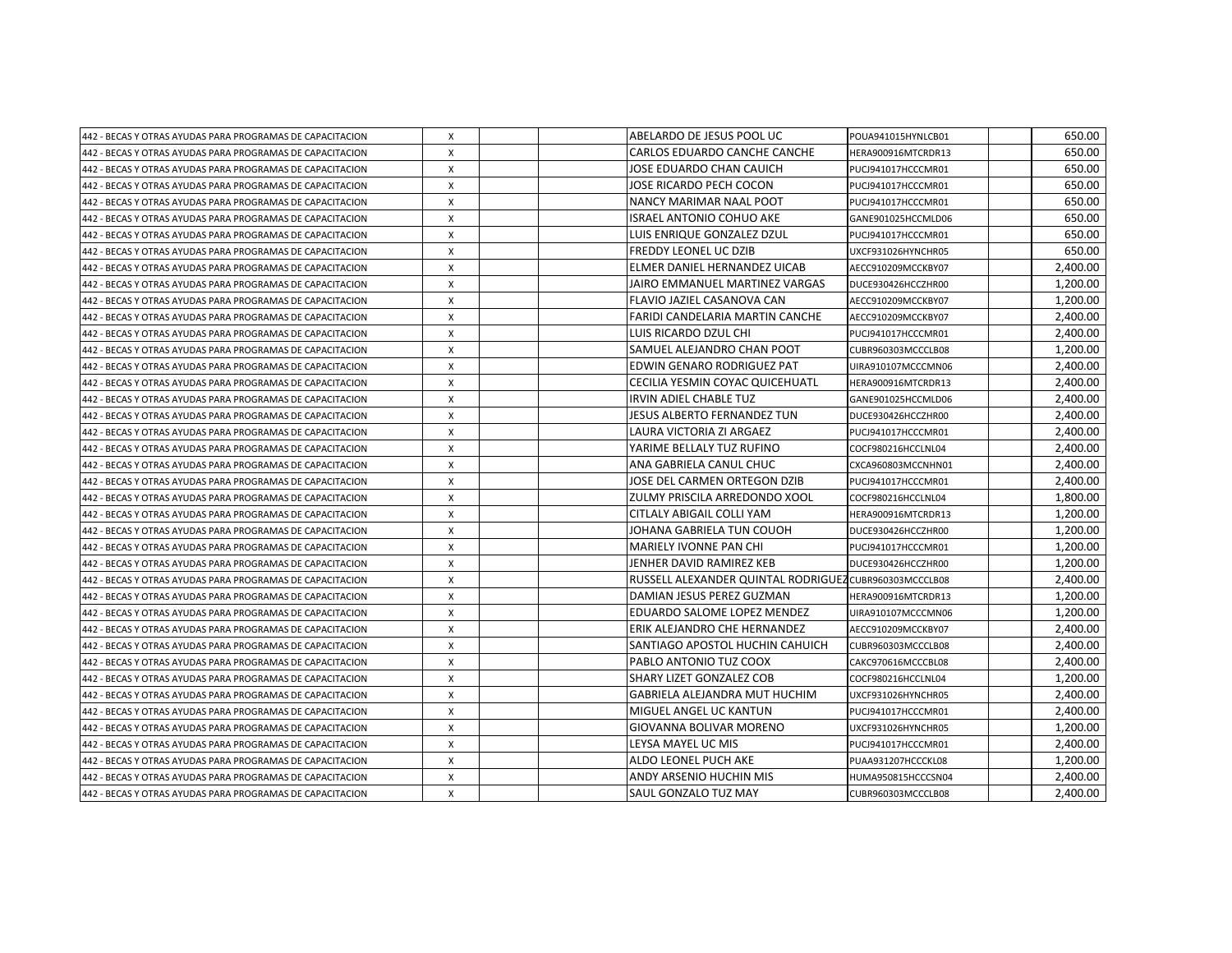| 442 - BECAS Y OTRAS AYUDAS PARA PROGRAMAS DE CAPACITACION | Χ            | JOSE ERMER PECH TUN               | PUCJ941017HCCCMR01 | 2,400.00 |
|-----------------------------------------------------------|--------------|-----------------------------------|--------------------|----------|
| 442 - BECAS Y OTRAS AYUDAS PARA PROGRAMAS DE CAPACITACION | $\mathsf{x}$ | LISEIDY GUADALUPE HERNANDEZ DZUL  | PUCJ941017HCCCMR01 | 1.800.00 |
| 442 - BECAS Y OTRAS AYUDAS PARA PROGRAMAS DE CAPACITACION | X            | ARIEL MANUEL AC MIS               | TEMA811003MCCRYR00 | 2.400.00 |
| 442 - BECAS Y OTRAS AYUDAS PARA PROGRAMAS DE CAPACITACION | X            | JEFFREY EDUARDO HOMA YAH          | DUCE930426HCCZHR00 | 1,800.00 |
| 442 - BECAS Y OTRAS AYUDAS PARA PROGRAMAS DE CAPACITACION | X            | ROCIO DEL CARMEN SEGOVIA YAM      | CUBR960303MCCCLB08 | 2,400.00 |
| 442 - BECAS Y OTRAS AYUDAS PARA PROGRAMAS DE CAPACITACION | X            | ESTEBAN DANIEL UC BACAB           | AECC910209MCCKBY07 | 2,400.00 |
| 442 - BECAS Y OTRAS AYUDAS PARA PROGRAMAS DE CAPACITACION | X            | <b>GILBERTO EFRAIN EUAN UICAB</b> | UXCF931026HYNCHR05 | 2,400.00 |
| 442 - BECAS Y OTRAS AYUDAS PARA PROGRAMAS DE CAPACITACION | X            | TERESITA DE JESÚS TUZ TUZ         | COCF980216HCCLNL04 | 2,400.00 |
| 442 - BECAS Y OTRAS AYUDAS PARA PROGRAMAS DE CAPACITACION | X            | <b>MARIA TEOFILA MOO TAMAY</b>    | PUCJ941017HCCCMR01 | 1,200.00 |
| 442 - BECAS Y OTRAS AYUDAS PARA PROGRAMAS DE CAPACITACION | X            | JOSÉ GAUDENCIO UC CAN             | PUCJ941017HCCCMR01 | 1,200.00 |
| 442 - BECAS Y OTRAS AYUDAS PARA PROGRAMAS DE CAPACITACION | X            | JORGE ALEJANDRO KU DZUL           | CAEG960204HCCHKL08 | 2,400.00 |
| 442 - BECAS Y OTRAS AYUDAS PARA PROGRAMAS DE CAPACITACION | X            | JOSE ANTONIO TUZ KUK              | PUCJ941017HCCCMR01 | 2,400.00 |
| 442 - BECAS Y OTRAS AYUDAS PARA PROGRAMAS DE CAPACITACION | X            | FRANCISCO JAVIER COL PECH         | UXCF931026HYNCHR05 | 1,200.00 |
| 442 - BECAS Y OTRAS AYUDAS PARA PROGRAMAS DE CAPACITACION | X            | <b>FELIPE DE JESUS TUN CAUICH</b> | AECC910209MCCKBY07 | 1,200.00 |
| 442 - BECAS Y OTRAS AYUDAS PARA PROGRAMAS DE CAPACITACION | X            | ERIK GONZALO PERERA COLLI         | AECC910209MCCKBY07 | 2,400.00 |
| 442 - BECAS Y OTRAS AYUDAS PARA PROGRAMAS DE CAPACITACION | X            | MARIA LILIANA KOYOC CAAMAL        | PUCJ941017HCCCMR01 | 2,400.00 |
| 442 - BECAS Y OTRAS AYUDAS PARA PROGRAMAS DE CAPACITACION | X            | <b>MARCOS ALBERTO CHAN EK</b>     | PUCJ941017HCCCMR01 | 2,400.00 |
| 442 - BECAS Y OTRAS AYUDAS PARA PROGRAMAS DE CAPACITACION | X            | GRACIELA JOSEFINA GAMBOA HUCHIN   | UXCF931026HYNCHR05 | 2.400.00 |
| 442 - BECAS Y OTRAS AYUDAS PARA PROGRAMAS DE CAPACITACION | X            | YURIBIA OLIVIA MUCUL MARCIAL      | COCF980216HCCLNL04 | 1,200.00 |
| 442 - BECAS Y OTRAS AYUDAS PARA PROGRAMAS DE CAPACITACION | X            | EMMA CANDELARIA CHI CHI           | AECC910209MCCKBY07 | 2,400.00 |
| 442 - BECAS Y OTRAS AYUDAS PARA PROGRAMAS DE CAPACITACION | X            | <b>FELIPE BALAN CAAMAL</b>        | AECC910209MCCKBY07 | 1,200.00 |
| 442 - BECAS Y OTRAS AYUDAS PARA PROGRAMAS DE CAPACITACION | X            | JOSE ALEJANDRO CAUICH GAMBOA      | PUCJ941017HCCCMR01 | 1,200.00 |
| 442 - BECAS Y OTRAS AYUDAS PARA PROGRAMAS DE CAPACITACION | X            | JESUS ALBERTO CANUL PISTE         | DUCE930426HCCZHR00 | 1,200.00 |
| 442 - BECAS Y OTRAS AYUDAS PARA PROGRAMAS DE CAPACITACION | X            | BLANCA LUCERO EUAN COHUO          | AAHB800510MTCMRT06 | 2,400.00 |
| 442 - BECAS Y OTRAS AYUDAS PARA PROGRAMAS DE CAPACITACION | X            | LUIS FELIPE VELA KANTUN           | PUCJ941017HCCCMR01 | 1,200.00 |
| 442 - BECAS Y OTRAS AYUDAS PARA PROGRAMAS DE CAPACITACION | X            | JOSE ALEJANDRO CHI EUAN           | PUCJ941017HCCCMR01 | 2,400.00 |
| 442 - BECAS Y OTRAS AYUDAS PARA PROGRAMAS DE CAPACITACION | X            | <b>CARLOS ALFREDO HERRERA KU</b>  | AAHB800510MTCMRT06 | 2.400.00 |
| 442 - BECAS Y OTRAS AYUDAS PARA PROGRAMAS DE CAPACITACION | X            | <b>ANGEL MANUEL PECH HU</b>       | PEHA940927HYNCXN08 | 2.400.00 |
| 442 - BECAS Y OTRAS AYUDAS PARA PROGRAMAS DE CAPACITACION | Χ            | MIGUEL ANGEL HUCHIM HUCHIM        | PUCJ941017HCCCMR01 | 2,400.00 |
| 442 - BECAS Y OTRAS AYUDAS PARA PROGRAMAS DE CAPACITACION | X            | EINAR RUDERY DEL CARMEN CAN CHI   | AECC910209MCCKBY07 | 2,400.00 |
| 442 - BECAS Y OTRAS AYUDAS PARA PROGRAMAS DE CAPACITACION | X            | DANIEL ALEXANDER MOO CIH          | CICD890926HCCHBM02 | 2,400.00 |
| 442 - BECAS Y OTRAS AYUDAS PARA PROGRAMAS DE CAPACITACION | X            | LUIS ENRIQUE ESTRELLA CASANOVA    | PUCJ941017HCCCMR01 | 2,400.00 |
| 442 - BECAS Y OTRAS AYUDAS PARA PROGRAMAS DE CAPACITACION | X            | ANTONIO DE JESUS CAHUICH HUCHIN   | CAHA931228HCCHCN07 | 1,800.00 |
| 442 - BECAS Y OTRAS AYUDAS PARA PROGRAMAS DE CAPACITACION | X            | JOSE EDUARDO PECH POOT            | PUCJ941017HCCCMR01 | 1,200.00 |
| 442 - BECAS Y OTRAS AYUDAS PARA PROGRAMAS DE CAPACITACION | X            | VERENICE DEL CARMEN CAUICH CHE    | COCF980216HCCLNL04 | 1,200.00 |
| 442 - BECAS Y OTRAS AYUDAS PARA PROGRAMAS DE CAPACITACION | X            | VICTOR ALEJANDRO MIJANGOS MIS     | COCF980216HCCLNL04 | 2.400.00 |
| 442 - BECAS Y OTRAS AYUDAS PARA PROGRAMAS DE CAPACITACION | X            | PABLO ASAEL CRUZ RUIZ             | CAKC970616MCCCBL08 | 1.200.00 |
| 442 - BECAS Y OTRAS AYUDAS PARA PROGRAMAS DE CAPACITACION | X            | JUAN ALBERTO GARDUÑO MAGAÑA       | PUCJ941017HCCCMR01 | 1,200.00 |
| 442 - BECAS Y OTRAS AYUDAS PARA PROGRAMAS DE CAPACITACION | X            | ALEJANDRO FARFAN COOX             | FACA930625HQRRXL00 | 2,400.00 |
| 442 - BECAS Y OTRAS AYUDAS PARA PROGRAMAS DE CAPACITACION | X            | <b>CARLOS ALBERTO KEB CHI</b>     | AAHB800510MTCMRT06 | 2,400.00 |
| 442 - BECAS Y OTRAS AYUDAS PARA PROGRAMAS DE CAPACITACION | X            | FRANCISCO JAVIER AGUILAR POOT     | UXCF931026HYNCHR05 | 2,400.00 |